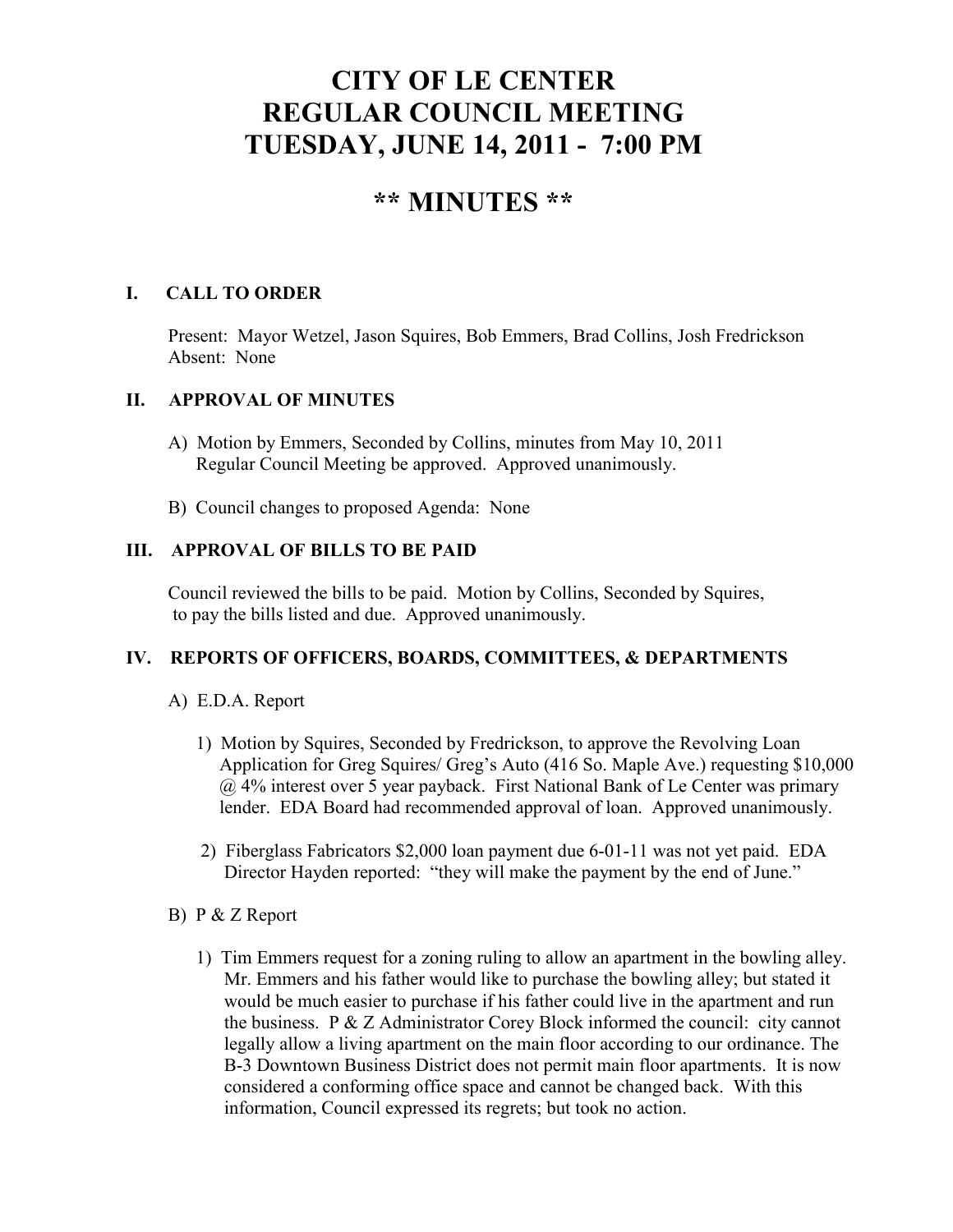C) Municipal Liquor Store

On-Sale Mgr. Mike Nelson gave a brief May report: Sales were \$62,913: down \$7400 from April, and down \$10,600 from May 2010. Nelson also reported: the main computer is dying, may need to purchase new one soon/ still may be some type of street-dance put on by the Municipal/ apt. tenants will be paying for utilities starting now and back-paying too.

D) Police Department

Police Chief Pfarr reported on the police activities for month of May: 111 calls/ 2,478 miles patrolled. Pfarr also reported: Post Board compliance review of the department was done- we passed/ big problem with loud music complaints in the trailer park; mostly false alarms; mostly at the same 1-2 trailers.

E) Water, Sewer, Streets, Parks

Public Works Superintendent Curt Roemhildt gave his monthly report:

- $\div$  Water-Well #4 failure- see letter from Bolton & Menk with recommendations on repairing the damage and suggestions on cause. BMI also states they will cover the \$7,000 repair cost for this, the last time.
- Parks- laid down more wood chips at North Park & Trailer Court Park as required/ hope to dust control 80,000 sq. ft. of gravel roads at Winco Rd. and West Park Rd. Possibly Men's Softball Assoc. could help pay a portion? Council agreed: yes do West Park Road/ no to Winco Road.
- Pool- passed the county inspection/ opened June 7, then closed for two cold days.
- Streets- did repair the two winter boiled up spots agreed to at the workshop meeting and one additional small spot.
- F) Bolton & Menk Engineering (Joel Hawbaker, Engineer)
	- 1) 2010-11 USDA Project- Yes continue to pursue this grant by submitting application.
	- 2) 2010 Minnesota Street Project- Yes- survey the Cesafsky lot/ BMI will survey entire lot to find correct property pins/ neighbor's driveway is right along the property line. See the current punchlist- contact Bolton & Menk with any additions: Genelin corner, Muni roof drains, Sharon St. & Maple Ave. dip, 20 trees planted all yet to be done.

Sealcoat bids will be taken for: Woods Edge and Commerce Drive to motel area.

- G) Pool Report- Council agreed: No pool passes for day-cares. Pool committee discuss with manager about policy for closing when few kids there.
- H) Fair Association- No report.